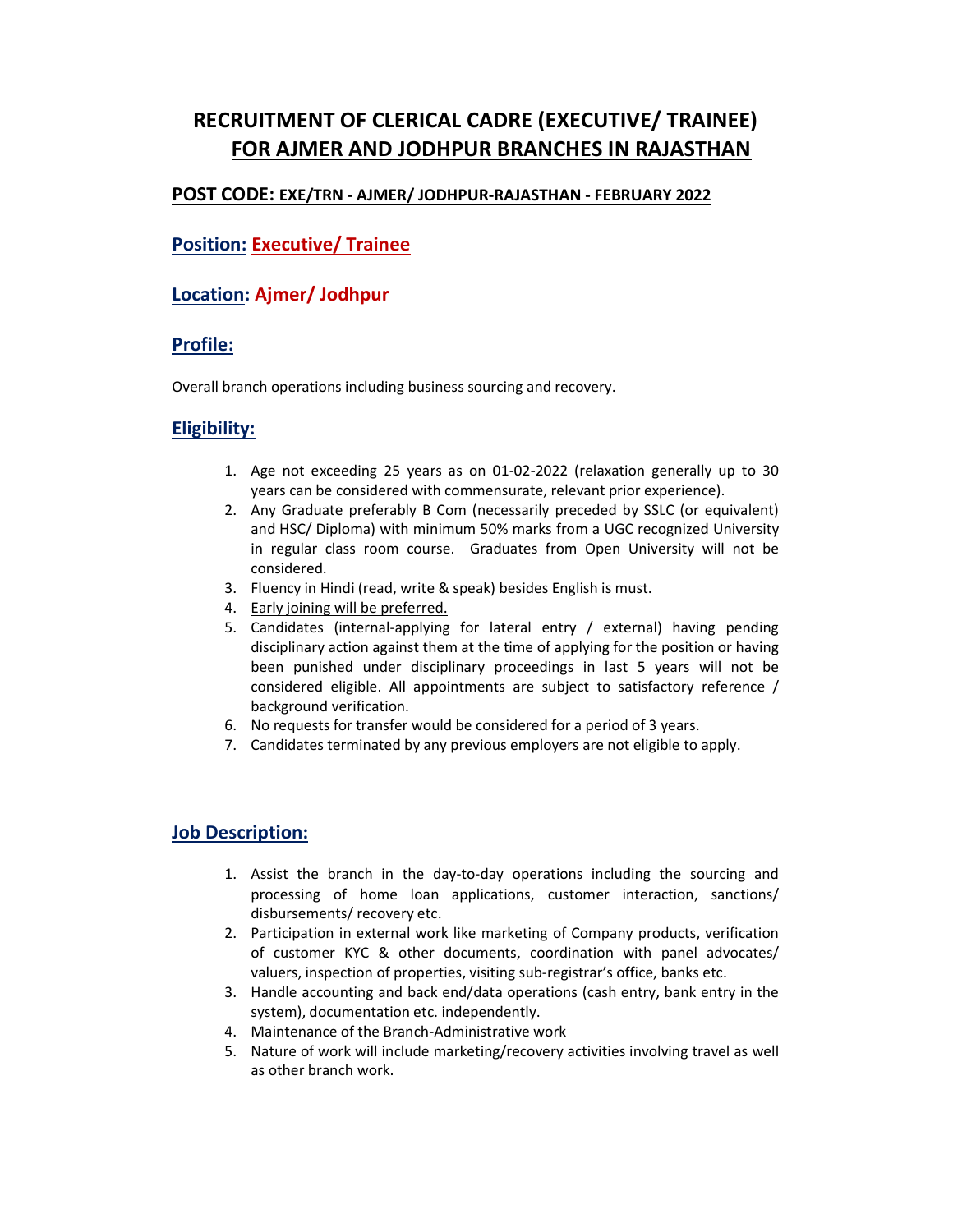# Key Competencies Required

- Good communication skill verbal and written
- Negotiation skill
- Interpersonal skill, leadership qualities and team management
- Multitasking ability ( as the Company does not operate through separate verticals for sourcing, operations and collections)
- Planning and organizing skill
- Target orientation
- Proficiency in MS-Word

## Pay & Perquisites:

#### a) Executive (on roll):

Monthly Gross Pay including Meal Card starting from Rs.21000/- + Variable Performance Incentive & Perquisites as per extant policy of the Company. However, experienced candidate would be compensated suitably as per market norms and Management discretion, based on prior experience and performance in the selection process.

PROBATION: 1 year (extendable based on performance)

#### b) Trainee (off roll)

Starting fixed stipend would be Rs. 9500 per month (variable based on location and previous experience) plus Meal allowance and performance incentive (variable, based on performance). The period of Training will be one year (extendable based on performance) and subject to the following conditions:

- The engagement is purely as a Trainee and it will not entitle the trainee to any permanent employment / regular job in this Company during or after completion of contract period or to any of the benefits/ privileges available to the regular staff members of the Company. It is expected that the trainee would reside near the place of posting so that commuting would not hinder daily activities. During the training period, the trainee may be transferred to any branch within 100 kms from the place of posting, based on business exigencies/ training need.
- However, after completion of training, if the performance is found satisfactory, the trainee will be given suitable opportunity for regularization under suitable cadre under the extant rules & regulations of the Company.
- During the period of training if the Company feels that trainee is not capable of continuing the training, the Company may at its discretion terminate the training at any point of time without assigning any reason and without any prior notice.

### Others:

 The Cadre fitment will be done based on credentials of candidate, performance in selection process and prior experience and the decision of the Company will be final and binding.